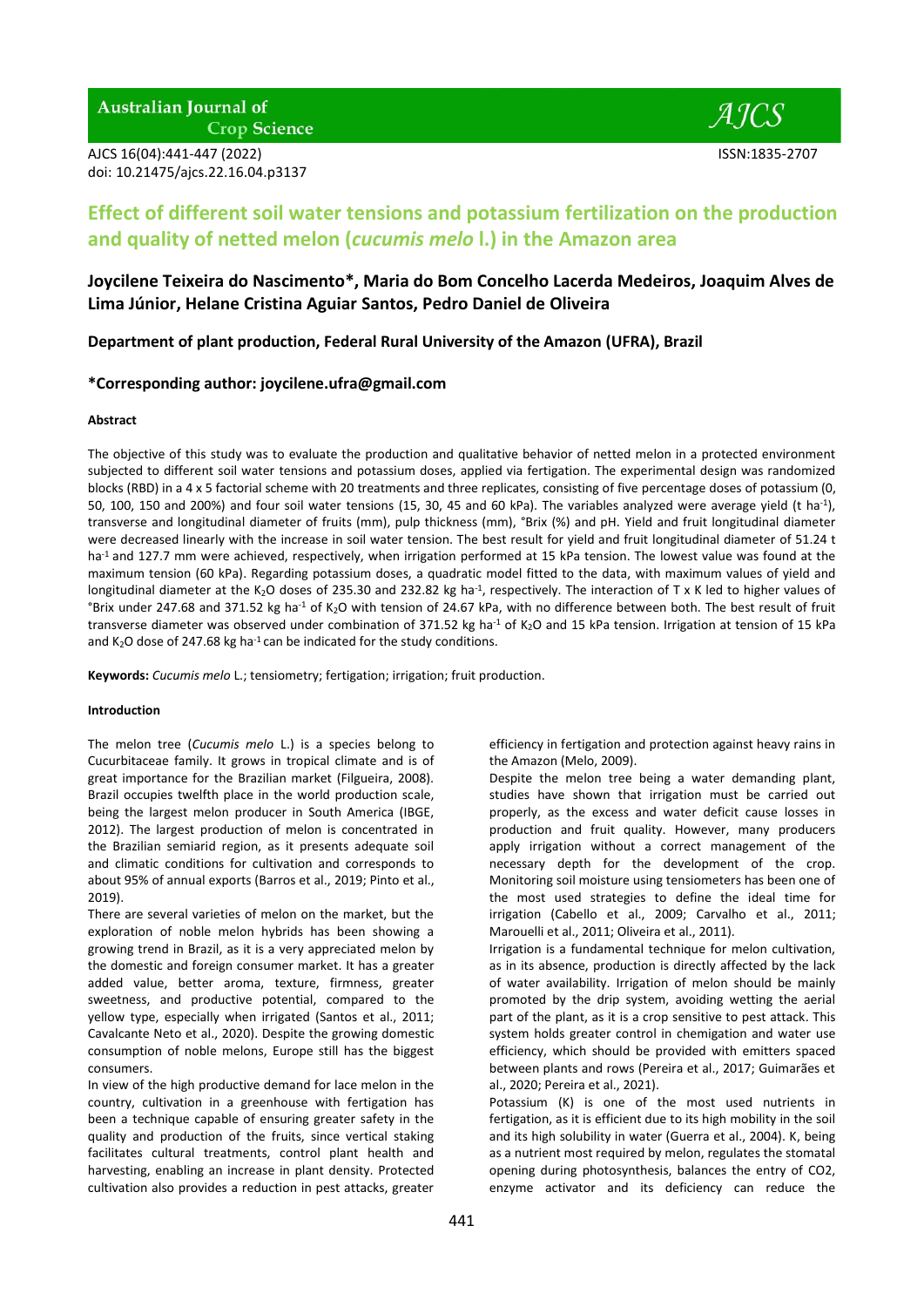photosynthetically active leaf area of plants and losses in fruit production and quality. However, for the better use by the culture the environment must present a good humidity condition (Hasanuzzaman et al., 2018; Bagagim, 2019).

Therefore, this work aimed to evaluate the productive and qualitative behavior of lace melon, in a protected environment, submitted to different soil water tensions and potassium doses applied via fertigation.

#### *Results*

# *Behavior of water depths, soil water tensions and potassium doses*

The initial water depth applied before the differentiation of treatments (Init), total water depth applied in each treatment (Irrig), number of irrigation events (NI), irrigation interval for each treatment (INT), as well as water demand (WD, total irrigated after differentiation of treatments/ irrigated days) are shown in Table 1.

It is observed that the total irrigation depth showed a decreasing behavior as a function of soil water tension, being higher in treatments with lower tensions, with irrigation system being activated more often (NI), and with higher frequency of irrigation system activation, i.e., shorter irrigation interval (INT). Sensoy et al. (2007) and Morais (2008) indicated that irrigation management in melon crop with more frequent water applications conditions the soil to remain with an optimal water content, favoring better crop development. The variables fruit weight (FW), pulp thickness (PT), longitudinal diameter (LD), transverse diameter (TD) and ºBrix (%) were influenced by soil water tension and potassium doses. On the other hand, the pH did not differ significantly (at 5% probability level) between the treatments used (Table 2)

#### *Yield and fruit longitudinal diameter*

The water tension treatments significantly affected the yield (Y) and fruit longitudinal diameter, causing linearly reduction as water tensions increased, whereas the best results achieved when irrigation was performed at 15 kPa tension, with 51.24 t ha-1 and 127.7 mm, respectively. The lowest value obtained at maximum tension (60 kPa) (Figure 1A and 1C). Several studies have shown that melon is a sensitive culture when subjected to water deficit condition (Sensoy et al., 2007; Oliveira et al., 2008; Sousa et al., 2010).

The netted melon hybrid 'Pingo de mel' showed high water requirement for fruit development, since the treatment maintained with soil moisture closer to field capacity (15 kPa) had higher yield and fruit longitudinal diameter, while the lowest values were observed under water stress condition (60 kPa). Likewise, similar responses were reported by Lima (2015), who evaluated the response of melon to different soil water tensions and verified that the best fruit diameters were obtained with soil water tension of 15 kPa, the closest to the field capacity.

Yield and longitudinal diameter showed a quadratic polynomial variation as a function of the applied potassium dose, with maximum points of 55.28 t ha<sup>-1</sup> and 127.50 mm for K2O doses of 235.30 and 232.82 kg ha<sup>-1</sup>, respectively (Figure 1B and 1D). This yield value was above the national average (around 25 t ha-1; Crisóstomo et al., 2003) and those obtained in experimental work (Rocha, 2015 obtained 13.250 kg hectare-1, with the lowest dose 50% of K2O; Queiroz, 2016 obtained 30341.494 kg ha<sup>-1</sup> corresponding to

a dose of 86.72 K and Guimarães et. al. 2020: 48.13 t ha $^{-1}$ was obtained with the application of 370 kg ha<sup>-1</sup> of K<sub>2</sub>O). It was reported that the dose below the recommendation can impair the fruit development. This is probably due to the function of potassium in translocation of carbohydrates by phloem and defect storage in fruits (Medeiros et al., 2008). Excessive doses also affected the size and weight of the fruits, which may have been caused by antagonism with other nutrients such as  $Ca^{2+}$  and Mg<sup>2+</sup>, which can sometimes lead to a deficiency of these two nutrients, and consequent drop in production (Meurer, 2006).

# *Interaction (T x K)*

There was significant interaction between tension and potassium dose (p<0.05) for the variables pulp thickness (PT), °Brix and fruit transverse diameter (TD).

The interaction tension of 38.5 kPa and potassium dose of 123.84 kg of K2O ha-1 (K50%) provided greater pulp thickness with economical dose (42.52mm). The best result of transversal diameter of the fruits (128.67 mm) was obtained in the combination of 371.52 kg ha $-1$  of K<sub>2</sub>O (K150%) and tension 15 kPa and the smallest values of pulp thickness, as well as diameter In the treatments with high doses of potassium, 495.36 kg ha $-1$  of K<sub>2</sub>O (K200%) and in the treatment without addition of potassium (K0%) were observed in the treatments with high doses of potassium (60 kPa) (Figure 2A and 2B).

Similar results were obtained by Silva et al. (2014) in Rafael hybrid red arrowing melon cultivation, under different potassium doses. They observed a maximum pulp thickness of 30.70 mm was obtained under 240 mg dm $3$  dose of potassium while high- and low-dose reduced this characteristic. The greater thickness of the pulp is desirable, while it increases the weight and the edible part, improving the quality of the fruit (Coelho et al., 2003).

The treatments with high potassium doses did not show satisfactory response, probably because the low amount of water affected the absorption and translocation of the nutrient. Likewise, the treatment without potassium fertilization led to lower values, demonstrating the importance of this nutrient for melon crop. According to Raij (1991), potassium availability is greatly influenced by soil water content, especially due to the cation ratios.

It was observed that the interaction of soil water tension and potassium dose presented higher values of ° Brix (9.5%) under 247.68 kg ha<sup>-1</sup> of K<sub>2</sub>O and 371.52 kg ha<sup>-1</sup> of K<sub>2</sub>O with tension of 24.67 kPa, respectively, showing no difference between them (Figure 2C). The minimum established by international standards is 9% (Silva et al., 2008). In the treatment with the highest tension of water in the soil (60 kPa; 6.67%) and the one with the lowest tension (15 kPa; 6%) in interaction with K0%, the lowest values of °Brix of the fruits were observed. The °Brix of the fruits showed different behavior compared to that found in other studies. It should have been higher in fruits of plants subjected to the lowest irrigation depths, due to the increase in the concentration of sugars in fruit tissues (Andrade júnior et al., 2001; Fabeiro et al., 2002). Figueiredo (2014) studied the influence of irrigation depth and frequency on the melon crop grown on stakes in the lower São Francisco valley and found similar results that obtained in the present study, where the treatments that received lower irrigation depth had fruits with lower °Brix, a significant difference when compared to treatments that received greater amount of water.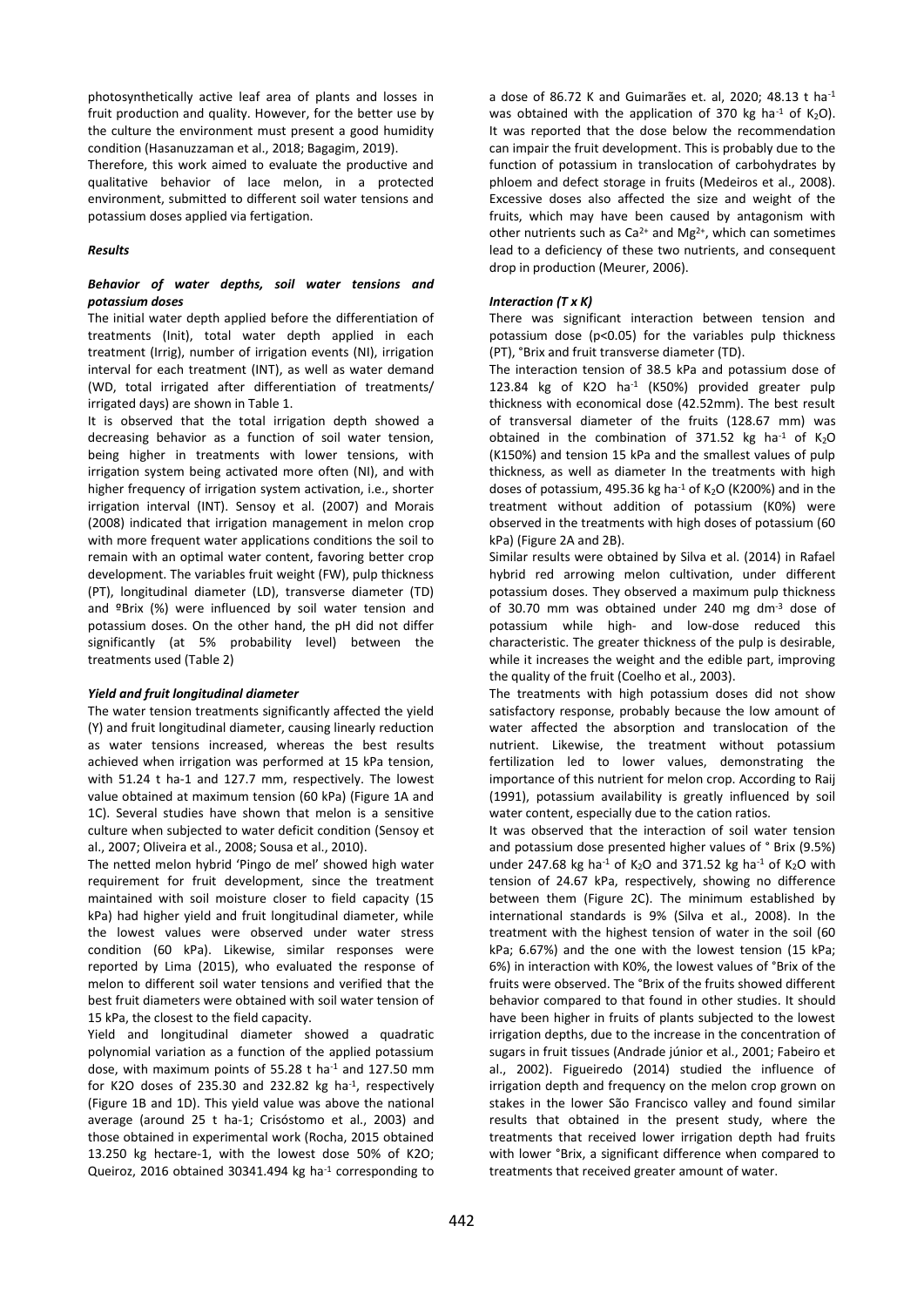|  | Table 1. Soil water tensions at 0.30 m depth. |  |
|--|-----------------------------------------------|--|
|--|-----------------------------------------------|--|

| <b>Tension</b><br>(kPa) | Init<br>(mm) | <b>Irrig</b><br>(mm) | NI.<br>(un) | <b>Tot</b><br>(mm) | <b>INT</b><br>(day) | <b>WD</b><br>(mm/day) |
|-------------------------|--------------|----------------------|-------------|--------------------|---------------------|-----------------------|
| <b>T15</b>              | 52.22        | 4.55                 | 34          | 206.92             | 1.5                 | 2.97                  |
| T30                     | 52.22        | 13.75                | 10          | 192.14             | 5.11                | 2.64                  |
| T45                     | 52.22        | 19.44                |             | 188.30             | 7.6                 | 2.61                  |
| T60                     | 52.22        | 23.42                | 4           | 145.90             | 11.5                | 1.80                  |

Irrigation depths applied before the differentiation of treatments (Init), irrigation depths applied after differentiation of treatments (Irrig), total water depths (Tot), irrigation shift after treatment differentiation (TR), number of irrigations (NI) and water demand (WD).



**Figure 1.** Yield (A); Fruit longitudinal diameter (C), as a function of different water tensions in the soil, in kPa; Yield (B); Fruit longitudinal diameter (D) as a function of different potassium doses in netted melon hybrid 'Pingo de mel'.

Table 2. Analysis of variance (F values) for average fruit yield (Y, t ha<sup>-1</sup>), pulp thickness (PT, mm), longitudinal diameter (LD, mm), transverse diameter (TD, mm), ºBrix (%) and pH (in water) in melon plants grown at different water tensions (T) and potassium doses (K) in the soil.

|                     | <b>F</b> values       |             |                    |                    |          |                    |  |  |
|---------------------|-----------------------|-------------|--------------------|--------------------|----------|--------------------|--|--|
| Source of variation | v                     | PT          | LD                 | TD                 | $9$ BRIX | pH                 |  |  |
|                     | $(t \text{ ha}^{-1})$ | (mm)        | (mm)               | (mm)               | (%)      |                    |  |  |
| <b>Block</b>        | $1.20*$               | $0.46^{ns}$ | 3.07 <sub>ns</sub> | 0.52 <sup>ns</sup> | 0.78ns   | $0.49^{ns}$        |  |  |
| Tension (T)         | $7.81*$               | $9.27*$     | $6.57*$            | 68.88*             | $11.42*$ | 1.60 <sub>ns</sub> |  |  |
| Potassium (K)       | $13.82*$              | $11.25*$    | $7.98*$            | 129.66*            | 73.80*   | 1.11 <sup>ns</sup> |  |  |
| Interaction T x K   | 0.88 <sup>ns</sup>    | $3.83*$     | 1.87 <sup>ns</sup> | $42.09*$           | $7.63*$  | 0.92 <sup>ns</sup> |  |  |
| CV(%)               | 16.68                 | 10.24       | 5.18               | 1.59               | 5.41     | 3.32               |  |  |

 $n<sub>s</sub>$  – not significant by F test,  $*$  – significant at 5% probability level by F test.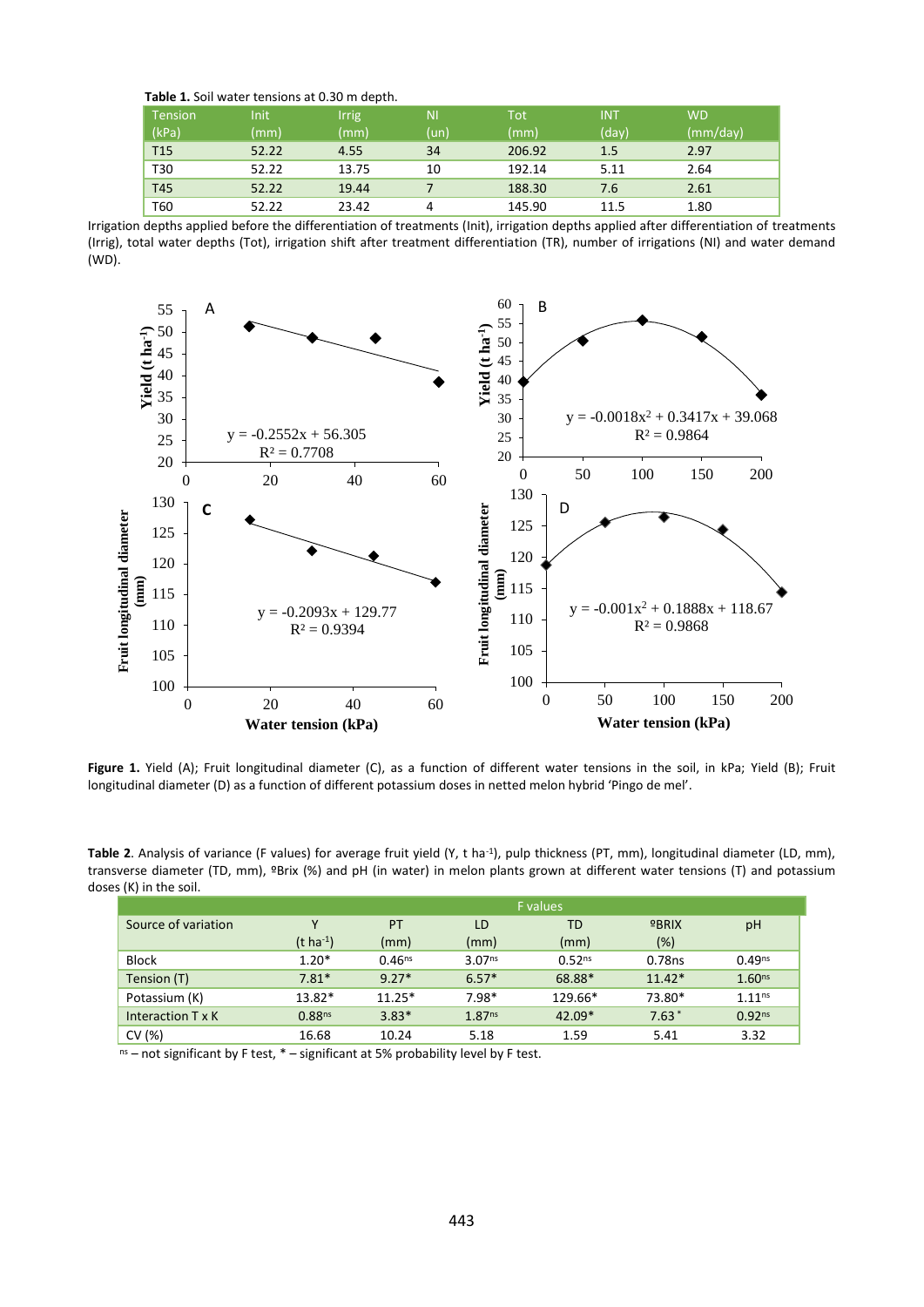

**Figure 2.** Interaction (T x K) effect on pulp thickness (mm) (A), ºBrix (B) and fruit transverse diameter (mm) (C).



**Figure 3.** Soil water retention curve in the 0-30 cm layer.

Potassium is responsible for transporting photoassimilates to the fruits, hence promoting higher contents of soluble solids and sugar (Prado, 2008). Probably, the translocation of photoassimilates in the plants was negatively influenced by

water stress due to the difficulty in absorbing potassium under the low moisture condition, which led to lower values of °Brix at higher soil water tension (Faria, 1990; Katayama, 1993).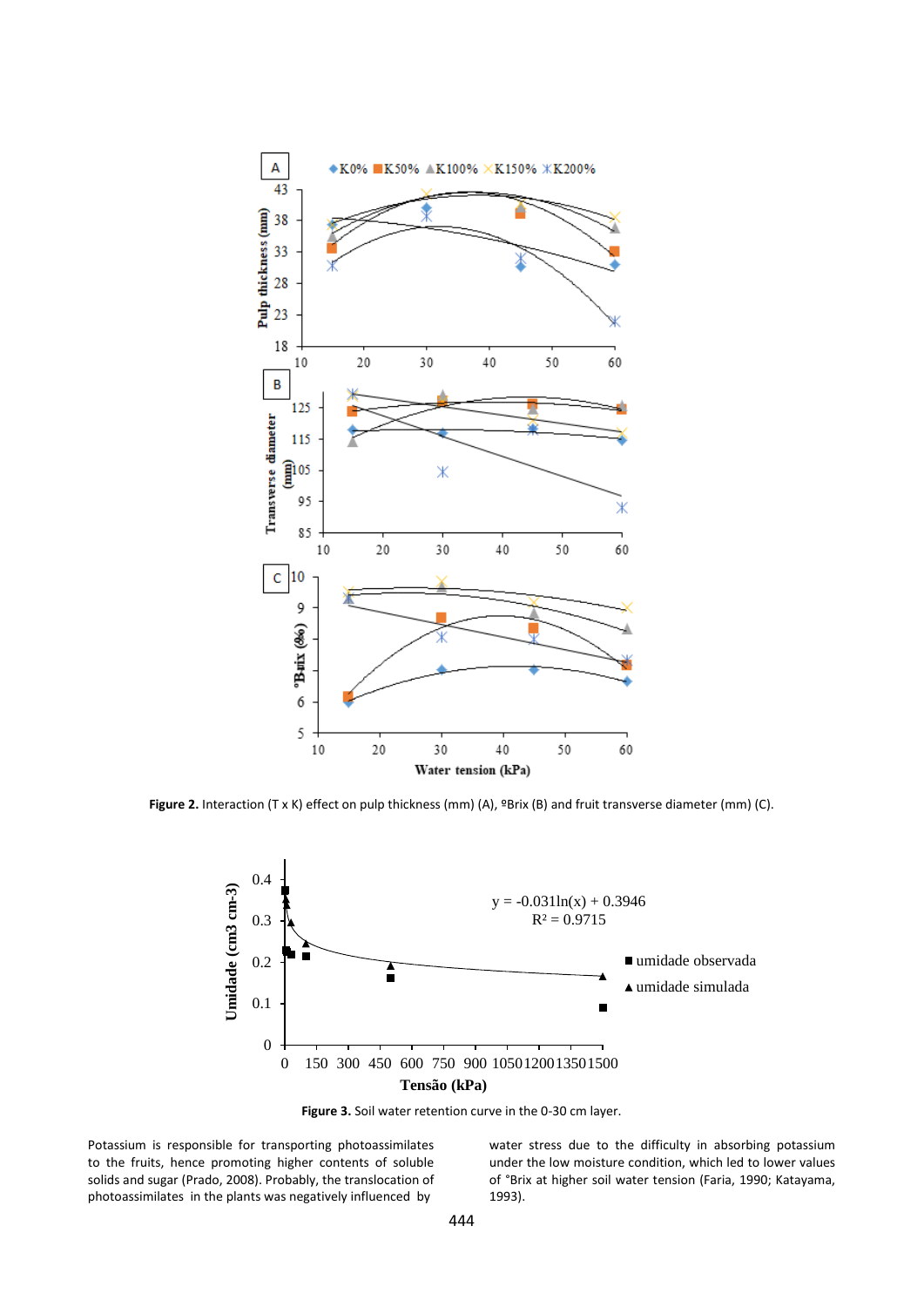## *Materials and methods*

#### *Experiment location*

The experiment was conducted in a greenhouse, covered by plastic film, from May to August 2019, installed in the experimental area of Federal Rural University of the Amazon (UFRA), located in the municipality of Igarapé-açu - PA, Brazil, at 39 m altitude and with geographic coordinates of 01º 07' 33" South and 47º 37' 27" West.

#### *Plant material*

The hybrid melon cultivar 'Pingo de mel' was sown in polyethylene trays with 128 cells, containing substrate based on açaí fiber and black earth. At 20 days after sowing (DAS), the seedlings were transplanted to the definitive location. The experimental plots were 0.25 m wide by 2.5 m long (0.625 m2), and 0.15 m high. The spacing used was 1.20 m between beds and 0.50 m between plants. Each plot had five plants, and only the three central plants of each plot were considered for evaluations. In order to ensure good development of the seedlings, the differentiation of treatments was occurred only 20 days after transplantation (DAT). Plants were staked immediately after the production of the first tendrils, using bamboo and three rows of smooth wire no. 14, arranged parallel to each other at a distance of 50 cm. Nylon wire was used to attach the plants to the wire. Plants were grown on a single stake, vertically fixed using ribbons. Two secondary stems were left in each, at 50 cm height from the soil, and each stem formed one fruit, while the other fruits were thinned. Apical bud was removed when the main branch reached the third wire, with 2 m height. 20 days after flowering, the daily manual pollination began from 7 am to 9 am. When the fruits reached the size of an orange, they were supported with nylon nets. Fruit harvest was performed at 72 DAT, considering the harvest point as the formation of the abscission layer next to the peduncle and yellow rind color, characteristic of the cultivar.

#### *Climate aspects*

According to Köppen's classification, the climate of the study region is Ami, with an average annual rainfall of 2,500 mm and an average annual temperature of 25 °C. During the experimental period, the temperatures ranged from 26 to 30 °C and the average relative humidity ranged between 76 and 89%. The behavior of average temperatures was mostly within the optimal range for better growth and production of melon (between 20 and 30 °C) (Alvarenga and Resende, 2002).

#### *Soil type and characteristics*

The soil at the site was classified as Argissolo Amarelo Distrófico (Ultisol) with sandy loam texture. A composite soil sample was collected in the 0-20 cm layer. The following characteristics were found:  $pH$  (in H2O) = 5.59; H + Al= 1.91 cmolc dm-3; V (%) = 70.6; m (%) = 0.43; CECtotal = 6.50 cmol dm-3; CECeffective = 4.61 cmol dm-3; OM = 13.85 g kg-1; N = 0.70 g kg-1; Ca (cmolc dm-3) = 2.78; P = 26 mg dm-3; Na = 9 mg dm-3; K = 21.8 mg dm-3, Mg = 1.76 cmolc dm-3; Cu = 0.96 cmolc dm-3; Fe = 260.73 cmolc dm-3; Mn = 9.06 mg dm-3; Zn = 3.13 mg dm-3. Clay, silt and sand contents were 120, 96 and 484 g kg-1, respectively.

#### *Preparation of the area and fertilization*

There was no need for liming in the area. Fertilizations were performed according to soil analysis and to the recommendation of Sousa et al. (2011) for melon. The following doses were required:  $N = 140$  kg ha<sup>-1</sup>, P2O5 = 180 kg ha<sup>-1</sup> and  $K_2O = 247.68$  kg ha<sup>-1</sup>. At 10 days prior to transplanting, basal fertilization was performed in the planting furrow, consisting of 60% P (108 kg of  $P_2O_5$  ha<sup>-1</sup>), 20% N (28 kg N ha<sup>-1</sup>) and 10% K<sub>2</sub>O, applied according to the quantity recommended for each treatment (0, 50, 100, 150 and 200% of the recommended dose), applying along the furrow and subsequently covered with soil.

Three top-dressing fertilizations were performed, applied through the irrigation water, adding all the rest of N and P and applying the different potassium treatments. First fertilization was 50% N (70 kg ha<sup>-1</sup>), 20% P (36 kg ha<sup>-1</sup>) and 40% K; second fertilization was 20% N (28 kg ha-1 ), 20% P (36 kg ha-1 ) and 40% K; and third fertilization was 10% N (14 kg ha-1 ) and 10% K.

#### *Treatments and experimental design*

The experimental design adopted was the Randomized Block Design (RBD), in a 4 x 5 factorial scheme, with three replicates. The treatments consisted of five percentage doses of potassium (0, 50, 100, 150 and 200%) considering the recommended dose for the crop, which corresponded to 0, 123.84, 247.68, 371.52 and 495.36 kg ha<sup>-1</sup> of K<sub>2</sub>O, respectively, and four soil water tensions (15, 30, 45 and 60 kPa).

The plants were irrigated by a drip system through polyethylene drip hoses, with nominal diameter of 16 mm, operating pressure of 7.5 mwc at the end of the hose, flow rate of 1.20 L  $h^{-1}$ , and emitters spaced apart by 15 cm. The drip hoses were positioned in the planting row, and each drip hose per plot had 3.5 emitters per plant.

To monitor the energy state of the water in the soil, a set of twelve tensiometers were installed in the central block, three for each tension treatment, two at 0.30 m depth for irrigation monitoring, i.e., tensiometers for decision making, and one at 0.40 m depth to verify the occurrence of percolation, in each treatment, installed in the planting rows at 10 cm distance from the plant stems (Sousa et al., 2014).

Daily readings were performed in the tensiometers at 8 a.m., adopting the criterion of restarting the irrigations when the averages of the two tensiometers for decision making reached the critical tension. Irrigations were performed in order to increase soil moisture, obtained indirectly by the tensiometer, to the condition of field capacity, which corresponded to 10 kPa (0.3339 cm3/cm-3 ). Tensiometer readings were performed using a puncture tensiometer (digital). Irrigation management was based on the soil water characteristic curve obtained in the 0-30 cm layer (Figure 3), which was used to monitor the soil moisture contents in all treatments.

#### *Evaluated characteristics and statistical analysis*

The variables analyzed were transverse diameter (TD) and longitudinal diameter (LD) of fruits (mm), yield (Y) in t ha<sup>-1</sup>, pulp thickness (mm), ºBrix (%) and pH. These variables were subjected to analysis of variance by F test and, in case of significance, regression analyses were applied with R 3.5.0 program (R Development Core Team, 2018).

#### **Conclusions**

The present study shows that irrigation at tension of 15 kPa, used as a reference to start irrigation, and potassium dose around 100% of the recommended dose (247.68 kg ha $^{-1}$  of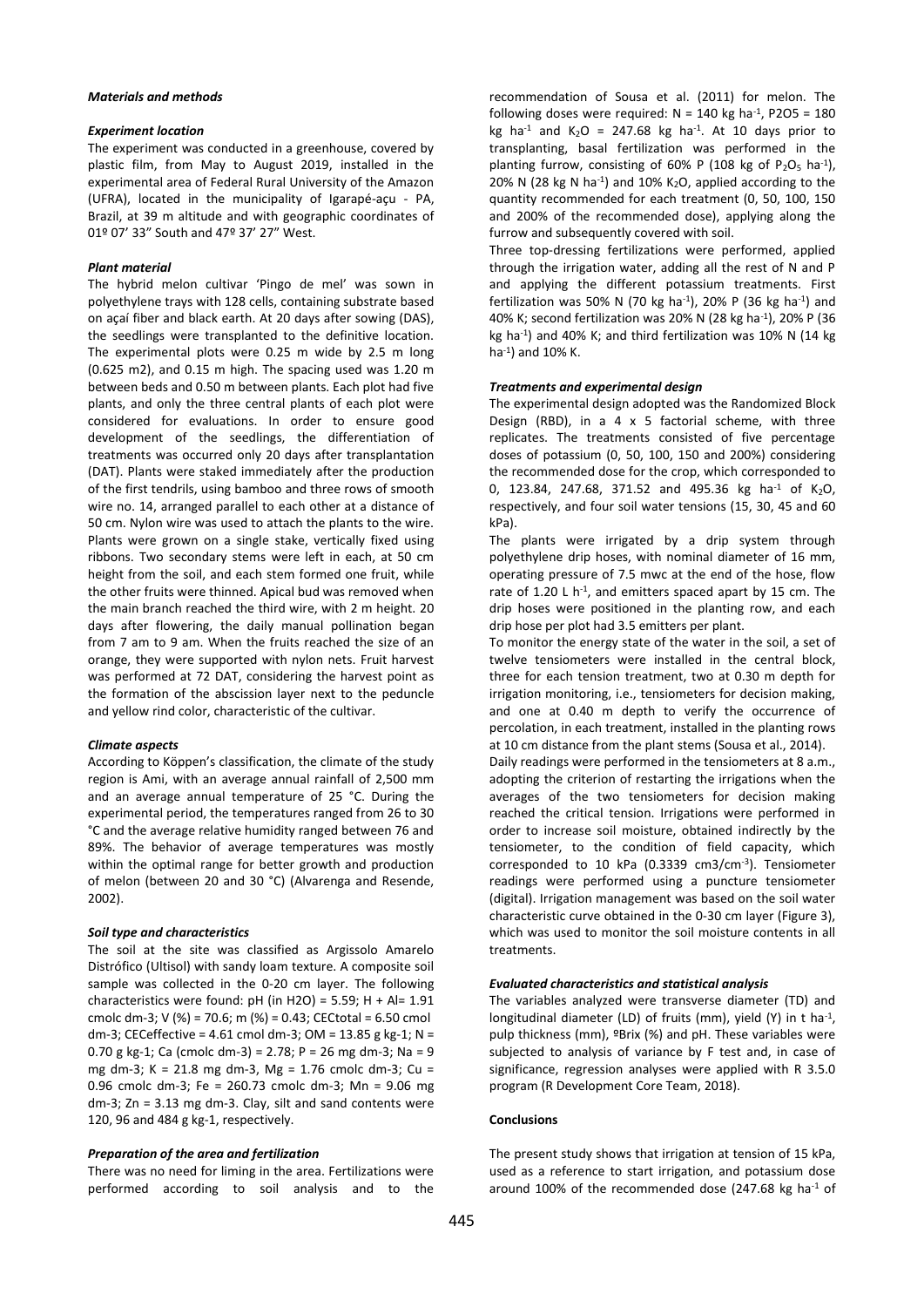$K<sub>2</sub>O$ ) promoted higher fruit production and quality of the netted melon hybrid 'Pingo de mel'. Excessive potassium dose (495.36 kg ha<sup>-1</sup> of K<sub>2</sub>O) and water stress condition (60 kPa) led to lower fruit production and quality.

#### **Acknowledgments**

The authors thank CNPq - National Council for Scientific and Technological Development, for the financial assistance to the scholarship holder and to the conduction of the present study, as well as the Federal Rural University of the Amazon - UFRA and the Working Group on Water and Soil Engineering in the Amazon - GTEASA.

# **References**

- Alvarenga MAR, Rezende GM (2002) A cultura do melão. Lavras: UFLA/FAEPE, 149p.
- Andrade Júnior AS de, Frizzone, JA, Bastos EA, Cardoso MJ, Rodrigues BHN (2001) Estratégias ótimas de irrigação para a cultura da melancia. Pesqui Agropecu Bras 36(2):301- 305.
- Bagagim JBC (2019) Marcha de absorção de macronutrientes do meloeiro (Cucumis melo L.) fertirrigado. Trabalho de Conclusão de Curso (Bacharelado em Agronomia) - Instituto Federal de Educação, Ciência e Tecnologia do Sertão Pernambucano, Petrolina.
- Barros VS, Santos TL, Silva EO, Sousa JÁ, Figueirêdo MCB. (2019). Agronomic and environmental performance of melon produced in the brazilian semiarid region. Rev Caatinga. 32(4):877-888.
- Cabello MJ, Astellanos MT, Romojaro F, Martnez, C, Ribas F (2009) Yield and quality of melon grown under different irrigation and nitrogen rates. Agr Water Manage. 96: 866– 874.
- Carvalho JA, Rezende FC, Aquino RF, Freitas WA. de, Oliveira E C (2011) Análise produtiva e econômica do pimentãovermelho irrigado com diferentes lâminas, cultivado em ambiente protegido. Rev Bras Eng Agr Amb. Campina Grande, PB. 15(6):569-574.
- Cavalcante Neto, JG, Ferreira KTC, Aragão FAS, Antônio RP, Nunes GHS (2020) Potential of parents and hybrids experimental of the yellow melon. Ciênc Rural. 50(2): 1-9.
- Coelho EL, Fontes PCR, Finger FL, Cardoso AA (2003) Qualidade do fruto de melão rendilhado em função de doses de nitrogênio. Bragantia. 62(2):173-178.
- Crisóstomo JR, Cardoso JW, Santos A, Vina FMP, Cardoso JE, Bleicher E, Rossetti AG, Lima RN, Freitas JG (2003) Avaliação da produção, da qualidade e da resistência à doenças e pragas, de híbridos de melão amarelo no Ceará e Rio Grande do Norte no período 1999/2000. Fortaleza: Embrapa Agroindústria Tropical. 12 p. (Embrapa Agroindústria Tropical - Circular Técnica 14)
- Fabeiro C, Olalla FMS, Juan JA (2020) Production of muskmelon (Cucumis melo L.) under controlled deficit
- irrigation in a semi-arid climate. Agr Water Manage. Fresno, 54:93-105.
- Faria CMB (1990) Nutrição mineral e adubação de melão. Petrolina: EMBRAPA, CPATSA, 26p.Circular Técnica, 22.
- Figueiredo RC de (2014) Lâmina e frequência de irrigação na cultura do melão tutorado no vale do baixo são Francisco. 65 f. Dissertação (Engenharia Agrícola) - Universidade Federal do Vale do São Francisco. Juazeiro.
- Filgueira FAR (2008) Novo Manual de olericultura. Viçosa, UFV. 402p.
- IBGE Instituto Brasileiro de Estatística e Geografia (2012) Estados. Disponível em: <http://www.ibge.gov.br/estados/>. Acessado em: 07 de Dezembro de 2021.
- Guerra AG, Zanini JR, Natale W, Pavani LC (2004) Frequência da fertirrigação da bananeira prata-anã com nitrogênio e potássio aplicados por microaspersão. Eng Agric Jaboticabal. 24(1): 80- 88.
- Guimarães BR, Araujo ARR, Galvão JR, Pacheco MJB, Silva SB, Assis LFCT, Azevedo JC, Moraes KC (2020) Melão (Cucumis melo L.): interrelações entre adubação, nutrição mineral e produção. Rev IberoAmericana de Ciênc Amb. 11(1): 391- 399.
- Hasanuzzaman M, Bhuyan MHMB, Nahar K, Hossain MS, Mahmud JA, Hossen MS, Masud AAC, Moumita FM (2018) Potassium: a vital regulator of plant responses and tolerance to abiotic stresses. Agronomy. 8: 1–29. http://doi.org/10.3390/agronomy8030031
- Katayama M (1993) Nutrição e adubação mineral de melão e melancia. In: Simpósio sobre nutrição e adubação de hortaliças, Jaboticabal, Anais. Piracicaba: Assoc Bras Pesqui Potas e do Fosf. p.219-226
- Lima EM (2015) Irrigação do meloeiro cultivado em ambiente protegido. In.Tese, LAVRAS – 53 p.
- Marouelli WA, Oliveira ÁS, Coelho EF, Nogueira LC, Sousa VF (2011) Manejo da água de irrigação. 157-232.
- Melo DM, Charlo HCO de, Galatti FS de, Franco AJ, Castoldi R, Braz LT (2009) Produtividade de híbridos de melão rendilhado em diferentes substratos alternativos. Hortic Bras. 27: S208-S213.
- Meurer EJ (2006) Nutrição mineral de plantas. 1 ed.Viçosa: SBCS, Cap. 5, p. 282-298.
- Morais AT de (2008). Irrigation frequencies in the yied and quality of the melon cantaloupe, in Mossoró-RN. 63 f. Dissertação (Mestrado em Irrigação e Drenagem) Universidade Federal Rural do Semi-Árido, Mossoró.
- Oliveira EC, Carvalho JA, Silva WD, Rezende FC, Gomes LAA, Jesus MN (2011) Análise produtiva e econômica do pepino japonês submetido a diferentes lâminas de irrigação. Rev Bras Eng Agr Amb. 15(7):702-708.
- Oliveira FA, Medeiros JF de, Lima CJGS de, Dutra I, Oliveira MKT de (2008) Eficiência agronômica da fertirrigação nitrogenada e potássica na cultura do meloeiro nas condições do semi-árido nordestino. Rev Caatinga. 21(5).
- Pereira FAL, Medeiros JF, Gheyi HR, Dias NS, Preston W, Vasconcelos CBL (2017) Tolerance of melon cultivars to irrigation water salinity. Rev Bras Eng Agr Amb. 21(12): 846-851.
- Pereira WB de, Possidio CEF de, Sousa JSC de, Simões WL, Santos CMG (2021) Produção e Qualidade de Melões Sob Diferentes Arranjos do Sistema de Irrigação e Coberturas do Solo. Rev Bras Meteorol. 36(2): 285.
- Prado RM (2008). Nutrição de Plantas, São Paulo: Editora Unesp, 407 p.
- Pinto MMF, Gonçalves JS, Souza ITN, Batista NV, Melo VLL, Firmino SS, Pinedo LÁ, Lima PO (2019) Utilização do melão (Cucumis melo L.) na alimentação de ruminantes: Uma revisão. Braz J Dev. 5(12):31466-31481.
- Queiroz ISR de (2016) Cultivo do meloeiro em sistema semihidropônico sob diferentes concentrações de Potássio na solução nutritiva. Universidade Federal Rural do Semiárido Pró-reitoria de pesquisa e pós-graduação programa de pós-graduação em manejo de solo e água Mossoró – RN.